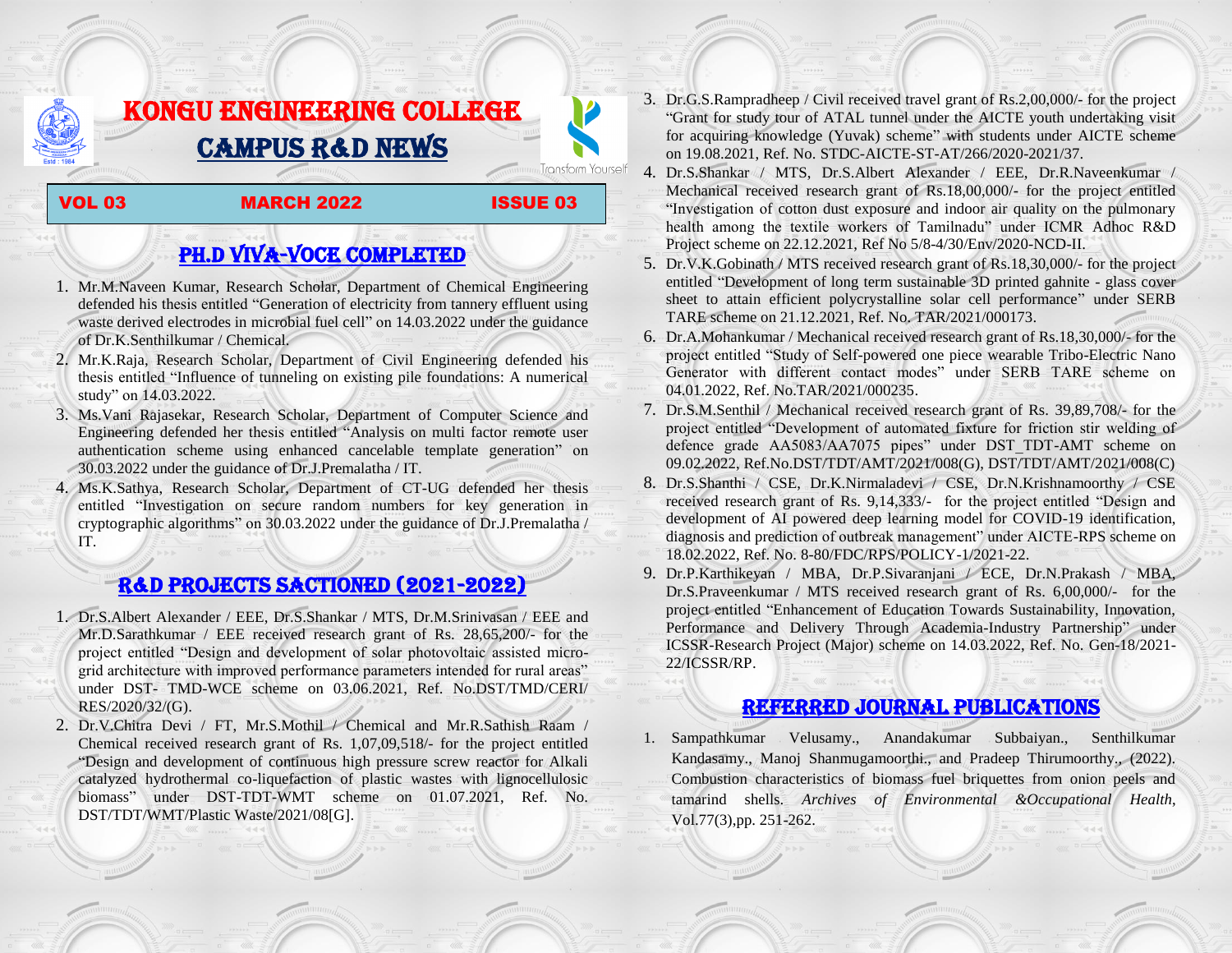- 2. Kulanthaivel, P., Selvakumar, S., Soundara, B., Kayalvizhi, V.S. and Bhuvaneshwari, S., (2022). Combined effect of nano-silica and randomly distributed fibres on the strength behaviour of clay soil. *Nanotechnology for Environmental Engineering*, Vol.7, pp.23-34.
- 3. Mani Dhivakar Karthick., Gobi Subburaj Rampradheep., and Subramaniam Shankar., (2022). Strength and durability performance of modified cement-based concrete incorporated immobilized bacteria. *Environmental Science and Pollution Research*, Vol.29, pp.21670–21681.
- 4. Sambathkumar, M., Gukendran, R., and Vijayanand, M., (2022). Investigation of corrosion behaviour of Al 7075/B4C/Al2O3 hybrid metal matrix composite. *Materials Today: Proceedings*, Vol.50, pp.1606-1610.
- 5. Gukendran, R., Sambathkumar, M., Sabari, C., Raj, C.R., and Kumar, V.R., (2022). Structural analysis of composite wind turbine blade using ANSYS. *Materials Today: Proceedings*, Vol.50, pp.1011-1016.
- 6. Kumar, A.M., Parameshwaran, R., Rajasekar, R., Moganapriya, C., and Manivannan, R., (2022). A Review on Drilling of Fiber-Reinforced Polymer Composites. *Mechanics of Composite Materials*, Vol.58(1), pp.1-16.
- 7. Mohan Kumar, A., Dimple Aiswarya., Ashokavel, S., and Boopathi, M., (2022). Numerical investigation of mechanical properties of hybrid fiber reinforced polymer composites. *Materials Today: Proceedings*, Vol.52(4), pp.2255-2263. 8. Rajeshkumar, G., Sanjay, M.R., Siengchin, S., and Hariharan, V., (2022). Influence of sodium bicarbonate treatment on the free vibration characteristics of Phoenix sp. fiber loaded polyester composites. *Materials Today: Proceedings*, Vol.52(5), pp.2400-2403.
- 9. Gnaneswaran, P., Hariharan, V., Chelladurai, S.J.S., Rajeshkumar, G., Gnanasekaran, S., Sivananthan, S., and Debtera, B., (2022). Investigation on Mechanical and Wear Behaviors of LM6 Aluminium Alloy-Based Hybrid Metal Matrix Composites using Stir Casting Process. *Advances in Materials Science and Engineering*, Vol.2022, pp.1-10.
- 10. Suganeswaran, K., Parameshwaran, R., Nithyavathy, N., Deepandurai, K., Mohanraj, T., and Muthukumar, P., (2022). Assessment of erosion rate on AA7075 based surface hybrid composites fabricated through friction stir processing by Taguchi optimization approach. *Journal of Adhesion Science and Technology*, Vol.36(6), pp.584-605.
- 11. Pratheep, V.G., Tamilarasi, T., Ravichandran, K., Shanmugam, A., Thangarasu, S.K., and Prenitha, A., (2022). Design and Development of Medicine Retrieval

Robot for Pharmaceutical Application. *Lecture Notes in Electrical Engineering*, Vol.834, pp.301–307.

- 12. Pratheep, V.G., Tamilarasi, T., Priyanka, E.B., Thangavel, S., and Pranesh, G., (2022). Study of heat transfer characteristics on steel tube boilers by the application of zinc oxide and graphene coatings. *Multiscale and Multidisciplinary Modeling, Experiments and Design*, Vol.5, pp.91-104.
- 13. Prabakaran, R., Sidney, S., Lal, D.M., Harish, S., and Kim, S.C., (2022). Experimental performance of a mobile air conditioning unit with small thermal energy storage for idle stop/start vehicles. *Journal of Thermal Analysis and Calorimetry*, Vol.147(8), pp.5117-5132.
- 14. Thakur, A.K., Ahmed, M.S., Park, J., Prabakaran, R., Sidney, S., Sathyamurthy, R., Sung Chul, Kim., Somasundaram, Periasamy., Jaekook, Kim., and Hwang, J.Y., (2022). A review on carbon nanomaterials for K‐ion battery anode: Progress and perspectives. *International Journal of Energy Research*, Vol.46, pp.4033–4070.
- 15. Anli Sherine, Geno Peter, Albert Alexander, S., Praghash, K., and Vivekananda Ganji., (2022). CMY Color Spaced-Based Visual Cryptography Scheme for Secret Sharing of Data. *Wireless Communications and Mobile Computing*, 2022. Article ID 6040902.
- 16. Ashok Kumar,N., Shyni, G., Geno Peter, Albert Alexander, S., and Vivekananda Ganji., (2022). Architecture of Network-on-Chip (NoC) for Secure Data Routing using 4-H Function of Improved TACIT Security Algorithm. *Wireless Communications and Mobile Computing*, Article ID 4737569.
- 17. Sarin, C.R., Geetha Mani, Albert Alexander, S., Arivarasu, M., Ravi Samikannu., and Srinivasan Murugesan., (2022). Multithreaded Multiswarm Model for Intelligent Economic Prosumer Load Dispatch for Battery Supported DC Microgrid. *Mathematical Problems in Engineering*, Article ID 7739945.
- 18. Attia, M.E.H., Kaliyaperumal, S., Gunasekar, T., Ilango Rengaraju., Santhakumar Jayakumar., Suma Christal and Mary Sundararajan., (2022). Impact of water depth on thermal efficiency, exergy efficiency, and exergy losses of finned acrylic solar still: an experimental study. *Environmental Science and Pollution Research*, Vol.29, pp.21839–21850.
- 19. Udayakumar Chandran., Sathiyasekar Kumarasamy., Ravi Samikannu., Rajamani, MPE., Vinoth Krishnamoorthy, and Srinivasan Murugesan., (2022). Tournament Selected Glowworm Swarm Optimization Based Measurement of Selective Harmonic Elimination in Multilevel Inverter for Enhancing Output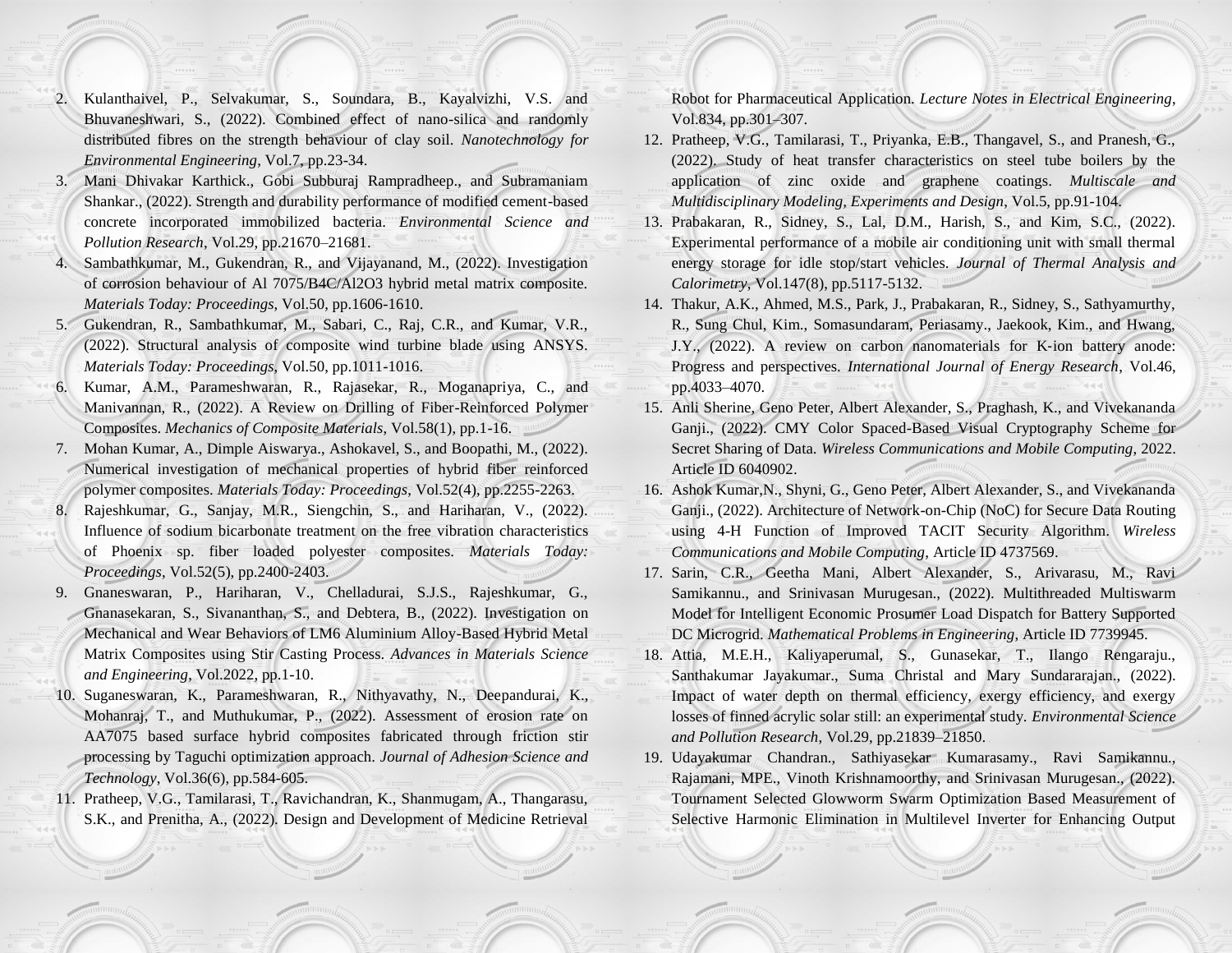Voltage and Current. *Mathematical Problems in Engineering*, Vol.2022, Article ID 5845249.

- 20. Karthikeyan, P., Karthik, M., Deepikapriya, V., Divya Briya, S., Dharanishwarma, R., and Janakirthick, S., (2022). Design and Implementation of Smart Street Light Automation and Fault Detection System. *2 nd International Conference on Power Electronics & IoT Applications in Renewable Energy and its Control (PARC)*, pp.1-7.
- 21. Karthikeyan, P., Karthik, M., Deepikapriya, V., Divya Briya, S., Dharanishwarma, S., and Janakirthick, S., (2022). IoT based Simulation of Robot for Pattern Painting on Walls via Android Application. 2<sup>nd</sup> International *Conference on Power Electronics & IoT Applications in Renewable Energy and its Control (PARC)*, 1-4.
- 22. Gunasekar, T., Karthikeyan, J., Manivannan, G., Saran, MSK., and Gokul, K.R., (2022). IoT Based Patient Safety Monitoring System in Hospitals. *2 nd International Conference on Power Electronics & IoT Applications in Renewable Energy and its Control (PARC)*, pp.1-4.
- 23. Saravanan, M., Jayanthi, J., Sakthi, U., Rajkumar, R., Gyanendra Prasad Joshi., L. Minh Dang., and Hyeonjoon Moon., (2022). Intelligent Satin Bowerbird Optimizer Based Compression Technique for Remote Sensing Images. *Computers, Materials & Continua*, Vol.72(2), pp.2683-2696.
- 24. Ravanan, V., Subasri, R., Vimal Kumar, G., Dhivya, K., Roobini K,Senthil Kumar, P., (2022). Next Generation Smart Garbage Level Indication and Monitoring System using IoT. *Proceedings - 1<sup>st</sup> International Conference on Smart Technologies Communication and Robotics*, Vol.1, pp.1-4.
- 25. Kalavathi Devi, T., Mouleeshuwarapprabhu, R., Uma Devi, S., Sakthivel, P., Poojashri, V., Swetha, A., (2022). Sensor Technology and Regulation method for Sustaining the pH value in Sugar Mechanized Process. *Fourth International Conference on Electrical, Computer and Communication Technologies (ICECCT)*, pp. 1-5.
- 26. Sagayaraj, A.S., Kalavathi Devi, T., and Umadevi, S., (2022). Prediction of Sulfur Content in Copra using Machine Learning Algorithm. *Applied Artificial Intelligence*, Vol.35(15), pp.2228–2245.
- 27. Kalavathi Devi, T., Umadevi, S., and Sakthivel, P., (2022). IoT Platform for Monitoring and Optimization of the Public Parking System in Firebase. *Smart Bulidings Digitization - Case Studies on Data Center and Automation*, ISBN: 9781032146423.
- 28. Bhaskaran, R., Karuppathal, R., Karthick, M., Vijayalakshmi, J., Seifedine, Kadry., and Yunyoung, Nam (2022). Blockchain Enabled Optimal Lightweight Cryptography Based Image Encryption Technique for IoT. *Intelligent Automation & Soft Computing*, Vol.33(3), pp.1593-1606.
- 29. Ruban Gladwin, M., and Kasthuri, N., (2022). Robust and Secure s-box design with gated hybrid energy recovery logic for IoT applications. *Dyna*, Vol.97(1), pp.79-84.
- 30. Kasthuri, N., Nethra Krupa, A., Naveen Kumar, S., and Madhavan, R., (2022). Finger Vision for Visually Impaired. *Innovations in Power and Advanced Computing Technologies (i-PACT)*, ISBN: 978-1-6654-2692-3.
- 31. Kannan Manickam., Saravanan Kaliyaperumal., Suresh Muthusamy., and Hitesh Panchal., (2022). A novel selective harmonic elimination for duple voltage boosting nine level inverter topology with fewer switching components for renewable energy applications. *Energy Sources. Part A: Recovery, Utilization and Environmental Effects,* Vol.44(1), pp:871-892.
- 32. Siva Chidambaram., Balraj Baskaran., Mohankumar Ganesan., Sivakumar Muthusamy., Srinivasan Alavandar., Suresh Muthusamy., Santhiya Pandiyan., and Hitesh Panchal., (2022). One pot synthesis of Ag-Au/ZnO nanocomposites:a multi-junction component for sunlight photocatalysis. *Energy Sources. Part A: Recovery, Utilization and Environmental Effects,* Vol.44(1), pp.758-770.
- 33. Suresh Kalichikadu Paramasivam., Senthil Kumar Ramu., Senthilkumar Mani., Suresh Muthusamy., Suma Christal Mary Sundararajan., Hitesh Panchal., and Kishor Kumar Sadasivuni., (2022). Solar photovoltaic based dynamic voltage restorer with DC-DC boost converter for mitigating power quality issues in single phase grid. *Energy Sources*. *Part A: Recovery, Utilization and Environmental Effects,* Vol.44(1), pp.91-115,
- 34. Senthil Kumar Ramu., Suresh Paramasivam., Suresh Muthusamy., Hitesh Panchal., Kishor Kumar Sadasivuni., and Younes Noorollahi., (2022). A novel design of switched boost action based multiport convertor using dsPIC controller for renewable energy applications *Energy Sources*. *Part A: Recovery, Utilization and Environmental Effects,* Vol.44(1), pp.75-90.
- 35. Senthilkumar Rasappan., Rajan Babu Williams., Suresh Muthusamy., Santhiya Pandiyan., Hitesh Panchal., and Radhe Shyam Meena., (2022). A novel ultra sparse matrix converter as a power transferring device for gearless wind energy conversion systems based on renewable energy applications. *Sustainable Energy Technologies and Assessments*. Vol.50, p.101830.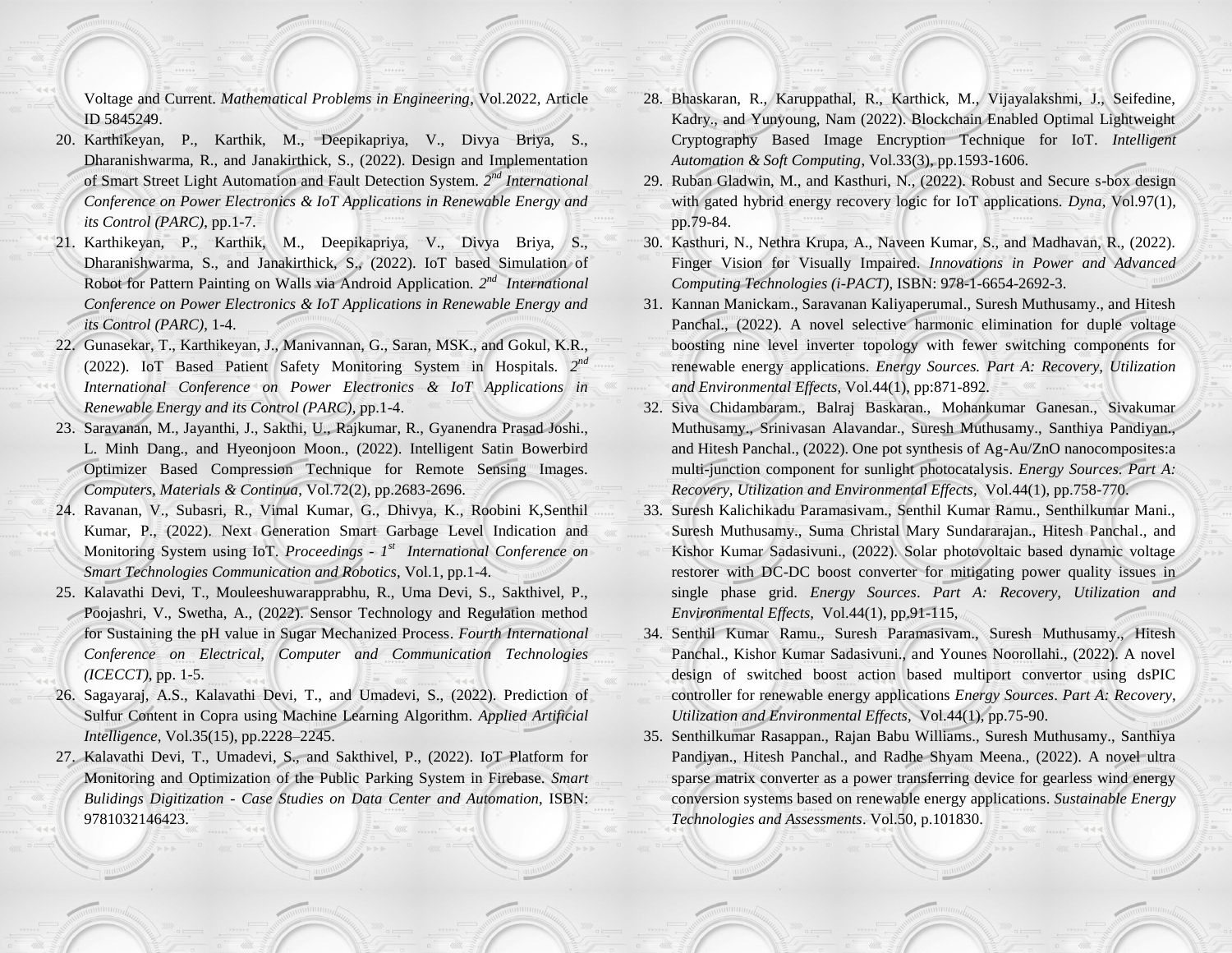- 36. Zaki, W.S.W., Vajravelu, A., Wahab, M.H.A., Murugesan, G., Jude, M., and Nishrhutha, N., (2022). Improving the Life Span of IoT Sensor Devices using Smart Packet Filtration Algorithm. *Proceedings of the Third International Conference on Trends in Computational and Cognitive Engineering*, Vol.348, pp.359-367, Springer, Singapore.
- 37. Murugesan, G., Diniesh, V.C., Jude, M.J.A., and Chethan, R., (2022). Performance Analysis of Medium access control protocol for Wireless Body Area Network. *International Conference on Computer Communication and Informatics (ICCCI)*, ISSN: 2329-7190.
- 38. Jayaprakash, S., Balamurugan, R., Gopinath, S., Kokilavani, T., and Maheswaran, S., (2022). 3-Phase multi-inverter with cascaded H-bridge inverter designing and implementation for renewable system. *Sustainable Energy Technologies and Assessments*, Vol.52, p.102088.
- 39. Anbukkarasi, S., Varadhaganapathy, S., Indhiraprakash, P., Jeevanantham, V.P. and Kumar, G.K., (2022). Identification of Heart Disease using Machine Learning Approach. 5<sup>th</sup> International Conference on Electronics, *Communication and Aerospace Technology (ICECA)*, pp.965-970, IEEE.
- 40. Kalaivani, K.S., Kanimozhiselvi, C.S., Priyadharshini, N., Nivedhashri, S. and Nandhini, R., (2022). Classification of Plant Seedling using Deep Learning Techniques. *In Intelligent Data Communication Technologies and Internet of Things*, Vol.101, pp.1053-1060.
- 41. Mohana Saranya, S., Rajalaxmi, R.R., Prabavathi, R., Suganya, T., Mohanapriya, S., Tamilselvi, K. and Ebenezarkanmani, C., (2022). Optimized Deep Convolutional Generative Adversarial Network for Tomato Leaf Disease Identification. *5 th International Conference on Electronics, Communication and Aerospace Technology (ICECA)*, pp.1301-1307.
- 42. Prabavathi, R., Duela, J.S., Chelliah, B.J., Saranya, S.M., and Sheela, A., (2022). An Intelligent Stabilized Smart Sewage Treatment Plant (STP). *2021 4th International Conference on Computing and Communications Technologies (ICCCT)*, pp.381-385.
- 43. Selvi, K.T., Thamilselvan, R., Pratheksha, K., Praveena, N. and Ragunanthan, S., (2022). Glass Damage Classification in Mobile Phones using Deep Learning Techniques. *5 th International Conference on Electronics, Communication and Aerospace Technology (ICECA)*, pp.1111-1119.
- 44. Selvi, K.T., Thamilselvan, R., Aarthi, R., Priyadarsini, P.S. and Ranjani, T., (2022). Micronutrient Deficiency Detection with Fingernail Images using Deep Learning Techniques. *Journal of Mobile Multimedia*, Vol.18(3), pp.683-704.
- 45. Selvi, K., and Thamilselvan, R., (2022). An intelligent traffic prediction framework for 5G network using SDN and fusion learning. *Peer-to-Peer Networking and Applications*, pp.1-17.
- 46. Malliga, S., Nandhini, P.S. and Kogilavani, S.V., (2022). A Comprehensive Review of Deep Learning Techniques for the Detection of (Distributed) Denial of Service Attacks. *Information Technology and Control*, Vol.51(1), pp.180- 215.
- 47. Sathyamoorthy, M., Kuppusamy, S., Nayyar, A. and Dhanaraj, R.K., (2022). Optimal emplacement of sensors by orbit-electron theory in wireless sensor networks. *Wireless Networks*, Vol.28, pp.1605 – 1623.
- 48. Pandiyarajan, R. and Shanmugavadivel, K., (2022). Opinion mining for user experience evaluation model using Bayesian estimation of Markov Chain Monte Carlo technique. *DYNA-Ingeniería e Industria*, Vol.97(2).
- 49. Anandamurugan, S., Kumar, M.S., Nithin, K., and Prashanth, E.G., (2022). Detection of Social Distance and Intimation System for Covid-19. *International Conference on Innovations in Bio-Inspired Computing and Applications*, pp.261-269.
- 50. Anandamurugan, S., Deva Dharshini, B., Ayesha Howla, J., and Ranjith, T., (2022). Deep Neural Network Model for Automatic Detection of Citrus Fruit and Leaf Disease. *International Conference on Innovations in Bio-Inspired Computing and Applications*, pp.320-331.
- 51. Anitha, N., Soundarajan, C., Swathi, V., and Tamilselvan, M., (2022). Machine Learning Model for Identification of Covid-19 Future Forecasting. *International Conference on Innovations in Bio-Inspired Computing and Applications*, pp.286-295.
- 52. Anitha, N., Gowtham, S., Kaarniha Shri, M., and Kalaiyarasi, T., (2022). Crime Factor Analysis and Prediction using Machine Learning. *International Conference on Innovations in Bio-Inspired Computing and Applications*, pp. 307-313.
- 53. Anitha, N., Priya, R.D., Rajadevi, R., Baskar, C., Madhumitha, G., Arunkumar, A., and Nadha, M.A., (2022). Prediction of Malnutrition among Pregnant Women and Infants in Tribal Areas of Tamil Nadu using Classification Algorithms. *International Conference on Hybrid Intelligent Systems*, pp.88-105.
- 54. Anbukkarasi, S., and Varadhaganapathy, S., (2022). Deep Learning based Tamil Parts of Speech (POS) Tagger. *Bulletin of the Polish Academy of Sciences: Technical Sciences*, Vol.69(6), p.138820.